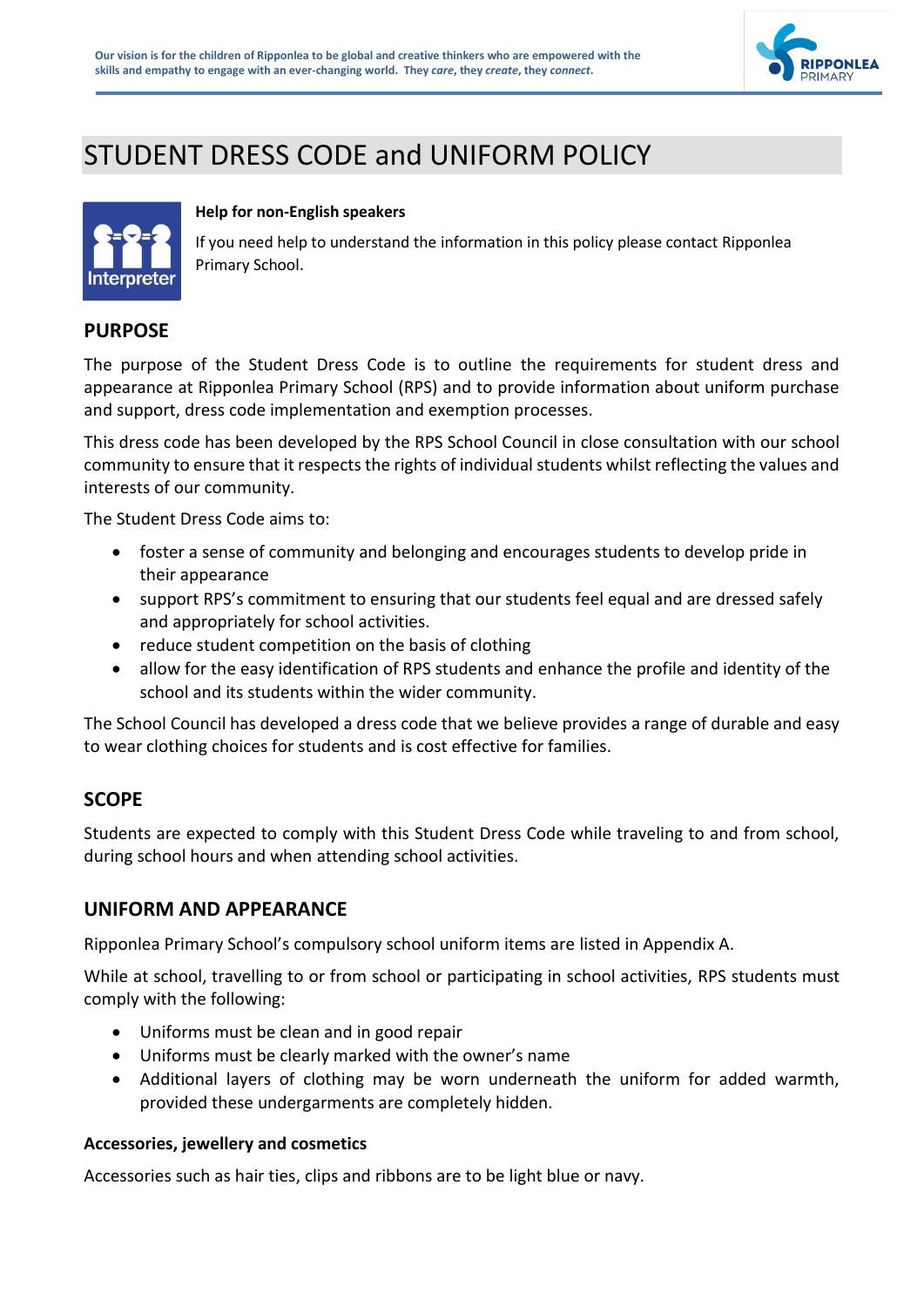

Students are not permitted to wear decorative jewellery to school. Stud earrings and sleepers worn in the ears, and watches, are the only acceptable jewellery.

Cosmetics are not be worn at school. Only clear nail polish is permitted.

#### **Hair and sun safety**

Shoulder length or longer hair is to be tied back to help restrict the spread of nits and lice and for student safety.

In line with our SunSmart policy, school uniform hats must be worn outside from 1 September to 30 April and on any other day prescribed by the school. School uniform hats may also be worn outside of this time period, by parent or student choice. Hats are not to be worn inside.

Students are permitted to wear sunglasses during outdoor activities. Sunglasses should be closefitting, wrap-around that meet the Australian Standards 1067 and cover as much of the eye area as possible.

## **PURCHASE OF UNIFORMS**

Uniform items can be purchased online from EduThreads: [https://eduthreads.com.au/.](https://eduthreads.com.au/) Sample stock items are held in our onsite second-hand uniform shop for sizing purposes. Some items listed as school uniform require purchase from retail outlets.

RPS also operates a second-hand uniform shop for convenient access by parents. The school will communicate the opening hours of the second-hand uniform shop via Compass and the newsletter.

#### **Support for families experiencing difficulty**

Please contact the Principal or Business Manager to discuss support that we may be able to provide to families experiencing difficulty meeting uniform costs, including information about eligibility for uniform support through State Schools' Relief. Further information about State Schools' Relief is also available on their website: [htps://www.ssr.net.au/](https://www.ssr.net.au/)

Subject to availability, RPS may have uniforms available to families to borrow on request.

#### **IMPLEMENTATION**

RPS will ensure that this Student Dress Code is communicated to all families and students through our [website.](https://www.ripponleaps.vic.edu.au/page/230/Policies) We will assist students who may be experiencing difficulties complying with this policy where possible.

Students wearing non-compliant uniform items may be asked to change into a compliant item of clothing provided by the school.

If a student is out of school uniform or otherwise breaches the Student Dress Code on a recurring basis, an email will be sent to the student's parents/carers by the classroom teacher. If noncompliance with the dress code becomes a continued occurrence, the Principal will be informed and a phone call home may be required. In this event, the school will continue to work with the student and family to support compliance. Measures taken by RPS to address concerns about student noncompliance with the Student Dress Code will also be addressed in accordance with our Student Wellbeing and Engagement Policy.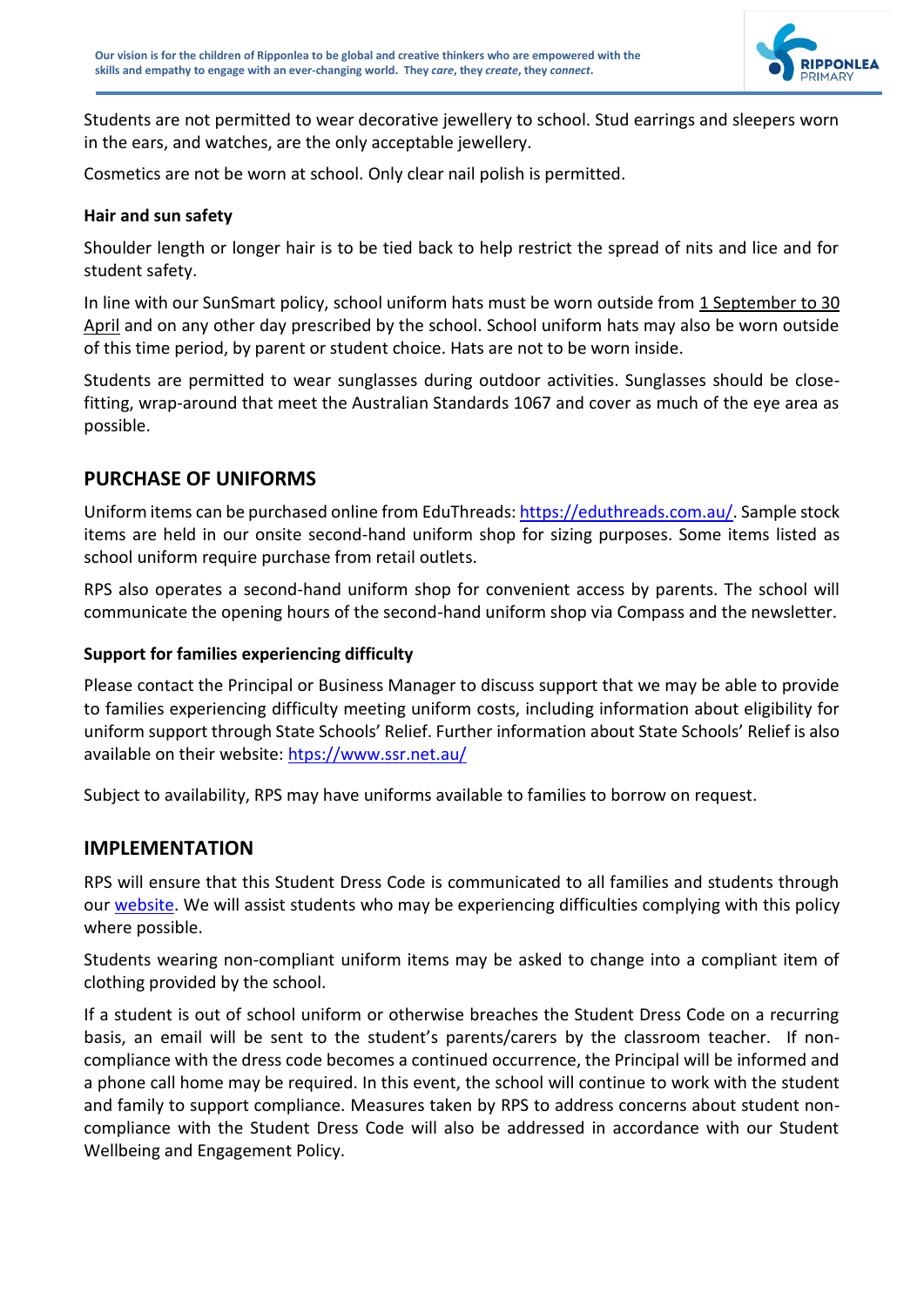

## **EXEMPTIONS TO STUDENT DRESS CODE**

We recognise that there may be situations where the application of this dress code may affect students unequally.

Students and their parents or carers may apply either in writing or in person to the Principal for an exemption to this Student Dress Code if:

- an aspect of this code prevents the student from complying with a requirement of their religious, ethnic or cultural beliefs or background
- the student has a particular disability or health condition that requires a departure from the dress code
- the student or their parents/carers can demonstrate particular economic hardship that prevents them from complying with the dress code.

When the Principal receives a request for an exemption, they will:

- consider the grounds for the exemption request
- explain the process to the student and/or their parents/carers
- encourage the student and/or their parents/carers to support their application with evidence.

The Principal or delegate will then try to negotiate a resolution that is acceptable to all parties. If an exemption is not allowed, then written reasons will be provided to the student and/or their parents or carers.

## **CONCERNS ABOUT THIS STUDENT DRESS CODE**

RPS welcomes feedback from the school community in relation to this Student Dress Code. If you have a concern or complaint about the Student Dress Code, further information about raising a concern or complaint is available in our school's [Parent Complaints](https://www.ripponleaps.vic.edu.au/page/230/Policies) policy which can be found on the school's website.

## **COMMUNICATION**

This policy will be communicated to our school community in the following ways:

- Available publicly on our school's [website](https://www.ripponleaps.vic.edu.au/page/230/Policies)
- Reminders in our school newsletter
- Discussed in student forums
- Included in staff handbook/manual
- Discussed at staff briefings/meetings as required
- Included in transition and enrolment packs
- Discussed at parent information nights/sessions
- Hard copy available from school administration upon request

#### **REFERENCES**

- Department of Education and Training [Student Dress Code](https://www2.education.vic.gov.au/pal/student-dress-code/policy)
- Department of Education and Training [Student Engagement policies and guidelines.](https://www2.education.vic.gov.au/pal/student-dress-code/guidance/developing-and-reviewing-dress-codes)
- ACCC Product Safety Australia [Sunglasses & Fashion Spectacles](https://www.productsafety.gov.au/product-safety-laws/safety-standards-bans/mandatory-standards/sunglasses-fashion-spectacles)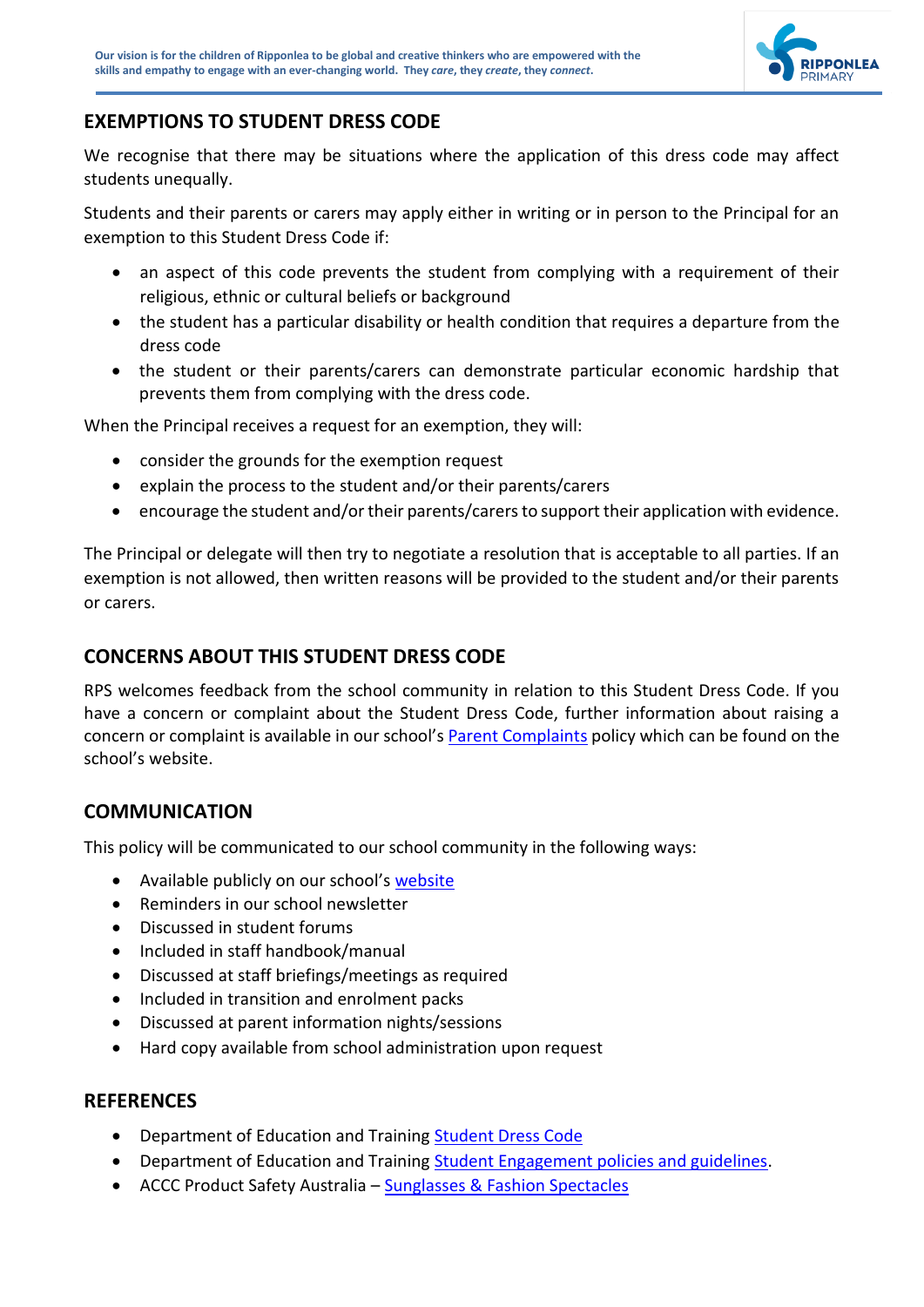



## **RELATED POLICIES**

- SunSmart
- Parent Complaints
- Student Wellbeing and Engagement

## **Ratified by School Council:** October 2021 **Next review date:** October 2022